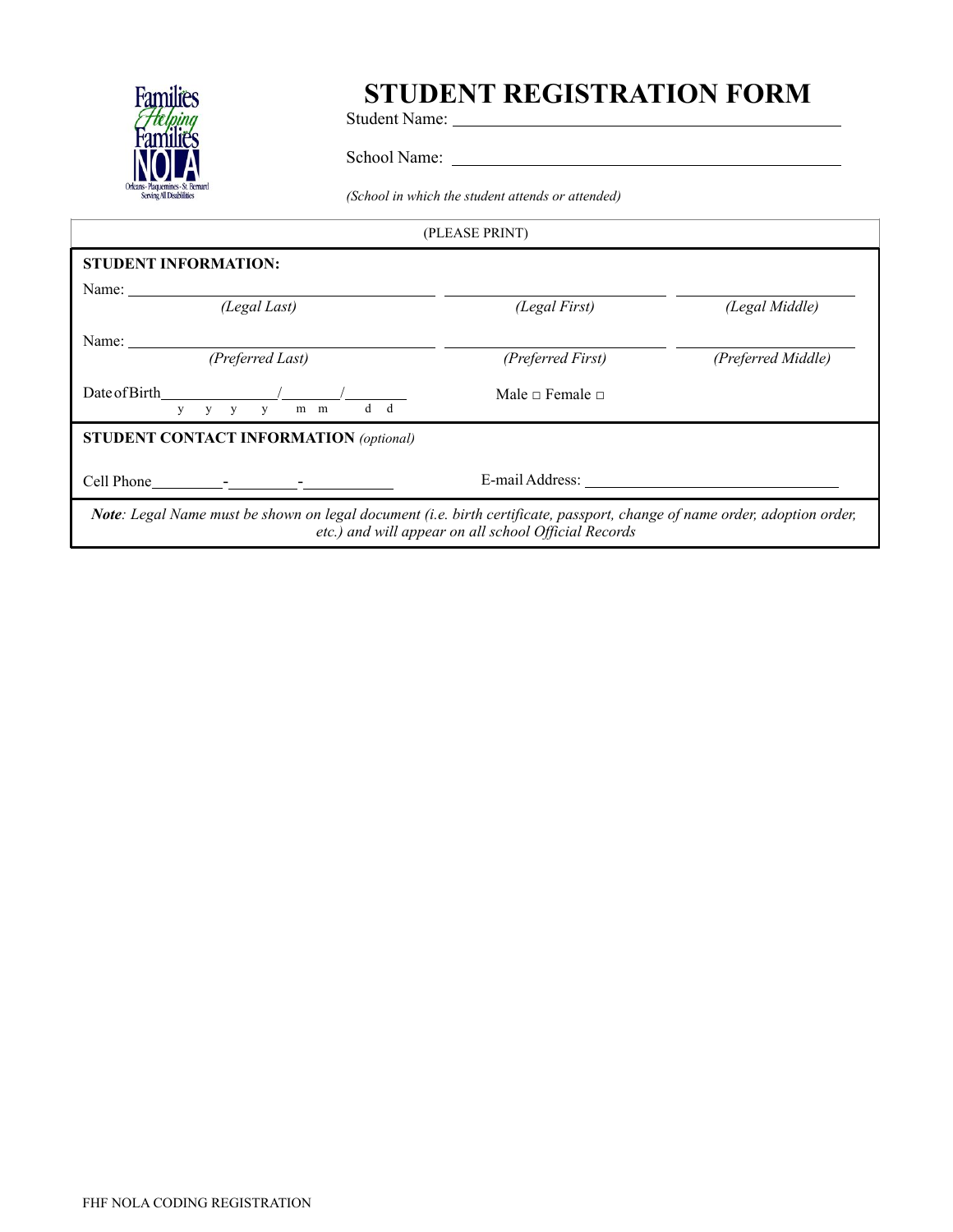| Unit No.<br>Suite No.<br>Postal Code<br>HOME PHONE NUMBER: ________________: |  |
|------------------------------------------------------------------------------|--|
|                                                                              |  |
|                                                                              |  |
|                                                                              |  |
|                                                                              |  |
|                                                                              |  |
|                                                                              |  |
|                                                                              |  |
|                                                                              |  |
|                                                                              |  |
|                                                                              |  |
|                                                                              |  |
|                                                                              |  |
|                                                                              |  |
|                                                                              |  |
|                                                                              |  |
|                                                                              |  |
|                                                                              |  |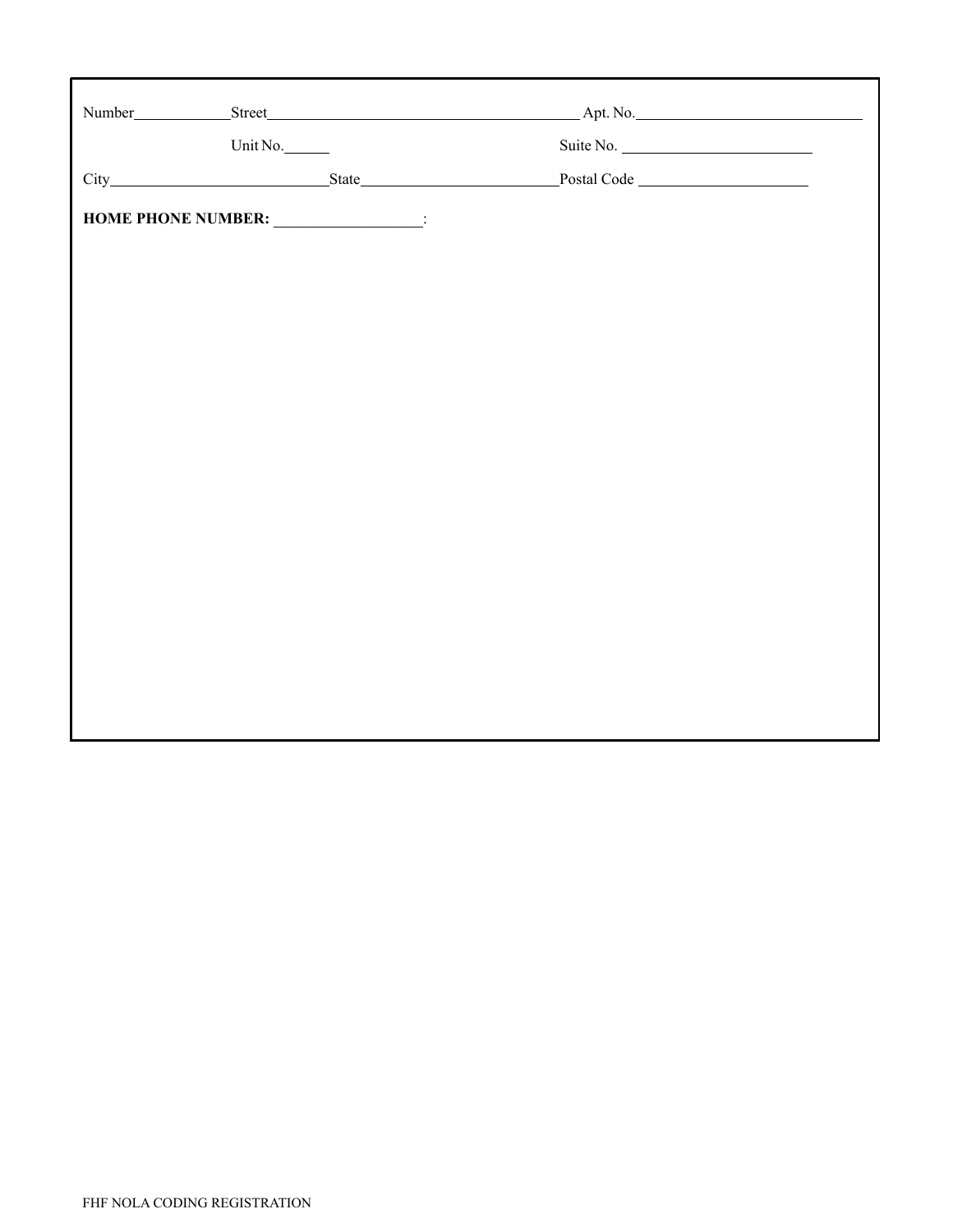**Life Threatening** 

## **MEDICAL INFORMATION Medical Conditions:**  If you have medical needs or conditions of which we should be aware, please describe the condition(s) below: Yes□ No□

Yes□ No□

## **ACCOMODATIONS NEEDED**

- 1)
- 2) \_\_\_\_\_\_\_\_\_\_\_\_\_\_\_\_\_\_\_\_\_\_\_\_\_\_\_\_\_\_\_\_\_\_\_\_\_\_\_\_\_\_\_\_\_